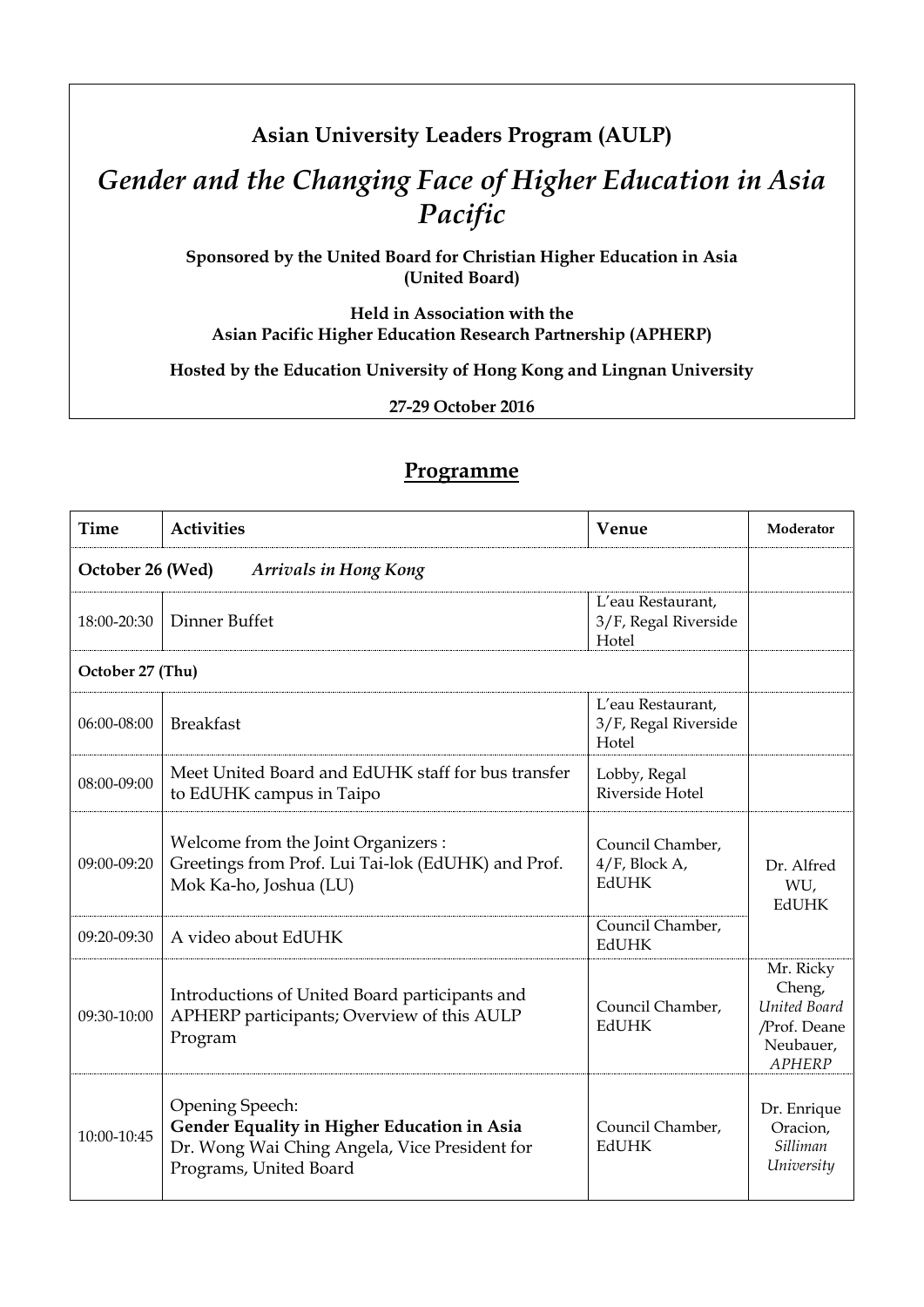| 10:45-11:05      | Photo and Break                                                                                                                                                                                                           | Council Chamber,<br><b>EdUHK</b>                                           |                                                  |
|------------------|---------------------------------------------------------------------------------------------------------------------------------------------------------------------------------------------------------------------------|----------------------------------------------------------------------------|--------------------------------------------------|
| 11:05-11:50      | Keynote 1:<br>Gender Issues in Asia Pacific Higher Education:<br><b>Assessing the Data</b><br>Prof. Deane Neubauer (APHERP)                                                                                               | Council Chamber,<br><b>EdUHK</b>                                           |                                                  |
| 12:00-13:15      | Lunch                                                                                                                                                                                                                     | Chinese Restaurant,<br><b>EdUHK</b>                                        |                                                  |
| 13:15-13:45      | Visit to the Academy of Hong Kong Studies of<br><b>EdUHK</b>                                                                                                                                                              | Block E, EdUHK                                                             |                                                  |
| 13:55-14:55      | Panel 1:<br><b>Gender and University Governance in Asia</b><br>Dr. Anne Therese Falkenstein, Providence University<br>Dr. Suka Joshua, Lady Doak College<br>Dr. Olga Catherina Pattipawaej, Universitas Kristen Maranatha | Council Chamber,<br><b>EdUHK</b>                                           | Rev. Maher<br>Spurgeon,<br>United Board          |
| 15:00-15:45      | Keynote 2:<br>Gender (In)Equality in Universities in Hong Kong<br>Prof Peter Mathieson, President and Vice-Chancellor,<br>University of Hong Kong                                                                         | Council Chamber,<br><b>EdUHK</b>                                           | Dr. Wong<br>Wai-Ching<br>Angela,<br>United Board |
| 15:45-17:15      | <b>Small Group Discussion</b>                                                                                                                                                                                             | Council Chamber,<br>Institute's reception,<br>$A-1/F-05A$ , $A-4/F-$<br>02 |                                                  |
| 17:15-18:00      | Depart EdUHK for Regal Riverside Hotel                                                                                                                                                                                    |                                                                            |                                                  |
| 18:00-20:30      | Dinner Buffet                                                                                                                                                                                                             | L'eau Restaurant,<br>3/F, Regal Riverside<br>Hotel                         |                                                  |
| October 28 (Fri) |                                                                                                                                                                                                                           |                                                                            |                                                  |
| 06:00-08:00      | <b>Breakfast</b>                                                                                                                                                                                                          | L'eau Restaurant,<br>3/F, Regal Riverside<br>Hotel                         |                                                  |
| 08:00-09:00      | Bus from hotel to EdUHK                                                                                                                                                                                                   | Lobby, Regal<br>Riverside Hotel                                            |                                                  |
| 09:00-09:15      | <b>Welcome Session:</b><br>Dr. Alfred M. Wu, representing the Education<br>University of Hong Kong<br>Prof. Deane Neubauer, representing APHERP/EWC                                                                       | Council Chamber,<br>$4/F$ , Block A,<br>EdUHK                              |                                                  |
| 09:15-10:00      | Presentation One: Deane Neubauer<br>Introduction to APHERP and Gender and the<br>Changing Face of Higher Education in Asia Pacific                                                                                        | Council Chamber,<br><b>EdUHK</b>                                           |                                                  |
| 10:00-10:15      | Tea Break                                                                                                                                                                                                                 |                                                                            |                                                  |
| 10:15-10:45      | Presentation Two: Denise Cuthbert<br>Gender and (Re)building the Nation Through<br><b>Innovation: Critical Perspectives on Recent</b><br>Research and Innovation Policy in Australia                                      | Council Chamber,<br><b>EdUHK</b>                                           |                                                  |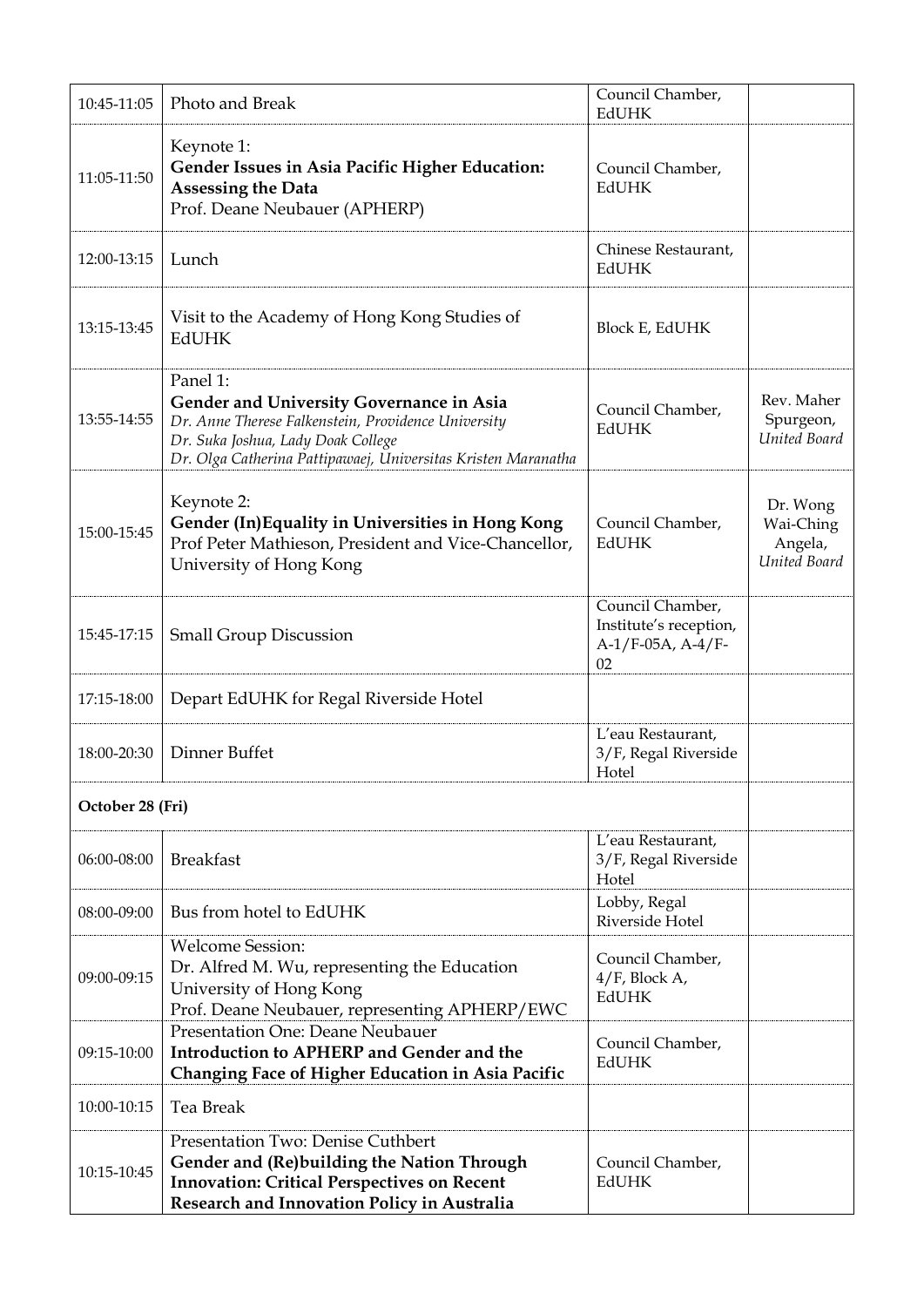| 10:45-11:00 | Discussion                                                                                                                                                                | Council Chamber,<br>EdUHK                                                |                                          |
|-------------|---------------------------------------------------------------------------------------------------------------------------------------------------------------------------|--------------------------------------------------------------------------|------------------------------------------|
| 11:00-11:30 | Presentation Three: Manasi Thapliyal Navani<br>Gender Justice and Campus Life in Universities: A<br>steep road towards gender-fair access to higher<br>education in India | Council Chamber,<br><b>EdUHK</b>                                         |                                          |
| 11:30-11:45 | Discussion                                                                                                                                                                | Council Chamber,<br><b>EdUHK</b>                                         |                                          |
| 11:45-12:45 | Lunch                                                                                                                                                                     | Chinese Restaurant,<br><b>EdUHK</b>                                      |                                          |
| 12:45-13:15 | Presentation Four: Yuqian Wang and Yunzhu Ren<br>Origins of University Co-education in China:<br><b>Beyond the May Fourth Movement</b>                                    | Council Chamber,<br><b>EdUHK</b>                                         |                                          |
| 13:15-13:30 | Discussion                                                                                                                                                                | Council Chamber,<br>EdUHK                                                |                                          |
| 13:30-14:00 | Presentation Five: Weiling Deng<br>Thinking Gender: A Contest between Emancipation<br>and Restriction in the Globalizing Chinese Higher<br>Education                      | Council Chamber,<br><b>EdUHK</b>                                         |                                          |
| 14:00-14:15 | Discussion                                                                                                                                                                | Council Chamber,<br>EdUHK                                                |                                          |
| 14:15-14:30 | Tea Break                                                                                                                                                                 |                                                                          |                                          |
| 14:30-15:00 | Presentation Six: Linda Chelan Li and Iris Chui Ping<br>Kam<br>Gender, Education and Earnings Mobility: The Case<br>of Hong Kong                                          | Council Chamber,<br><b>EdUHK</b>                                         |                                          |
| 15:00-15:30 | Discussion                                                                                                                                                                | Council Chamber,<br><b>EdUHK</b>                                         |                                          |
| 15:30-16:00 | Presentation Seven: Surinderpal Kaur<br>Gender and Leadership in Research Universities in<br>Malaysia                                                                     | Council Chamber,<br>EdUHK                                                |                                          |
| 16:00-16:15 | Discussion                                                                                                                                                                | Council Chamber,<br>EdUHK                                                |                                          |
| 16:15-17:00 | Depart EdUHK for Regal Riverside Hotel                                                                                                                                    |                                                                          |                                          |
| 18:00-20:30 | Dinner Buffet                                                                                                                                                             | L'eau Restaurant,<br>3/F, Regal Riverside<br>Hotel                       |                                          |
|             | October 29 (Sat)                                                                                                                                                          |                                                                          |                                          |
| 06:00-07:45 | <b>Breakfast</b>                                                                                                                                                          | L'eau Restaurant,<br>3/F, Regal Riverside<br>Hotel                       |                                          |
| 07:45-09:00 | Bus from hotel to Lingnan University                                                                                                                                      | Lobby, Regal<br>Riverside Hotel                                          |                                          |
| 09:00-09:20 | Welcome from Lingnan University:<br>Prof. Mok Ka-ho, Vice President                                                                                                       | Paul S. Lam<br>Conference Centre,<br>3/F, Amenities<br>Building, Lingnan | Prof. Mok<br>Ka-ho,<br>Vice<br>President |
|             | A video on Lingnan University (10 mins)                                                                                                                                   | University                                                               |                                          |